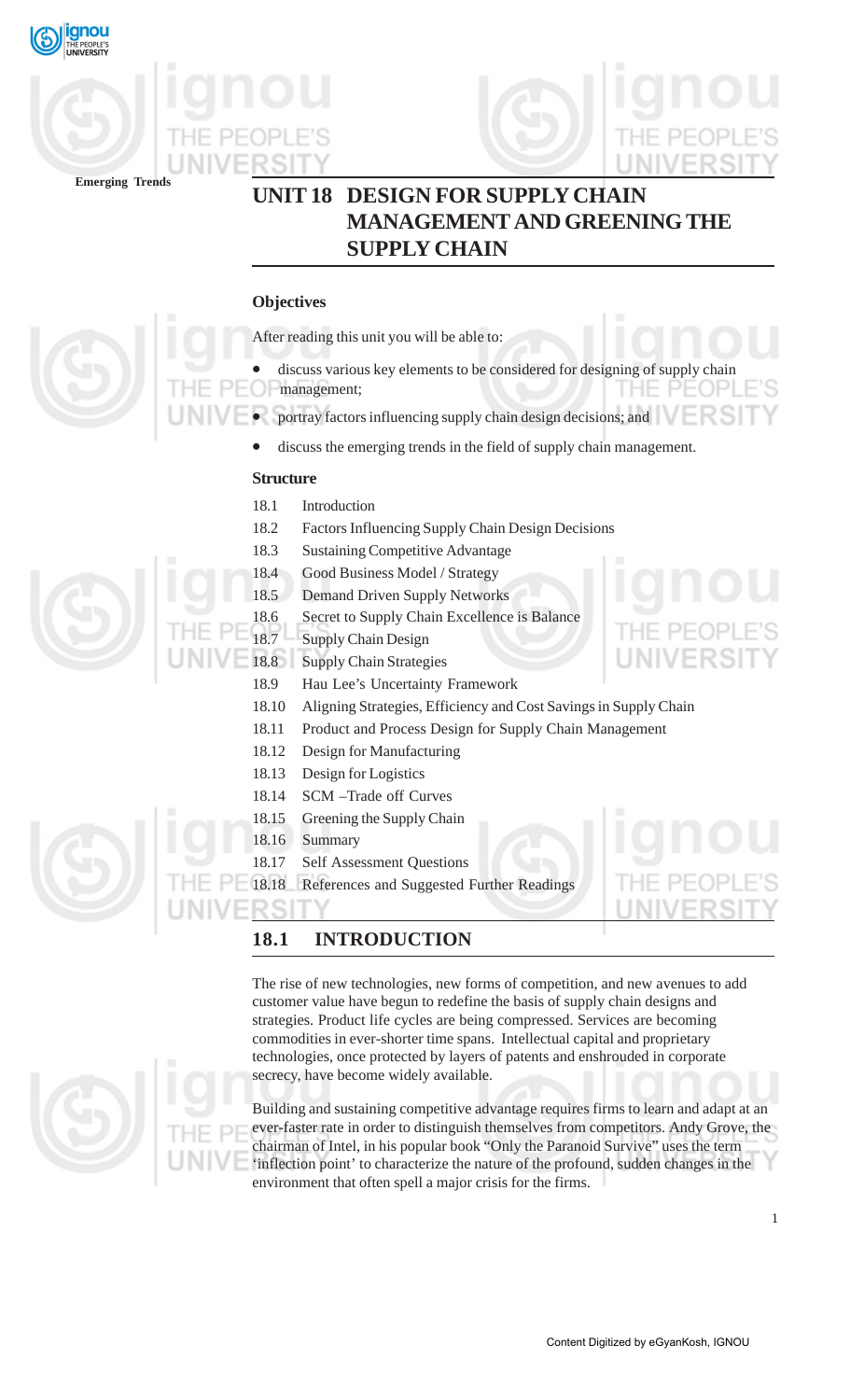

Inflection points signify the potential for a radical transformation of an industries structure. In view of above, to remain competitive, effective and robust designing of supply chain management gains tremendous importance.

To remain competitive, industrial organizations are continually faced with challenges to reduce product development time, improve product quality, and reduce production costs and lead times. Increasingly, the challenges cannot be effectively met by isolated change to specific organizational units, but instead depend critically on the relationships and interdependencies among different organizations (or organizational units). With the movement toward a global market economy, companies are increasingly inclined toward specific, high-value-adding manufacturing niches. This, in turn, increasingly transforms the above challenges into problems of establishing and maintaining efficient material flows along product supply chains. The ongoing competitiveness of an organization is tied to the dynamics of the supply chain(s) in which it participates, and recognition of this fact is leading to considerable change in the way organizations interact with their supply chain partners. The development of techniques and tools to enable modeling and analysis of emerging supply chain management strategies and practices, and application of these tools to understand critical tradeoffs is very important for designing supply chain management.

# **18.2 FACTORS INFLUENCING SUPPLY CHAIN DESIGN DECISIONS**

There are many factors that influence the design of supply chain. Some of them are discussed in this section FRSI

### **Rising Importance of Knowledge Work**

In many industries knowledge work has become the primary condition that defines how well firms innovate and compete with one another. The shift towards knowledge work places a greater emphasis on how well managers can attract and retain talent. In places such as the Silicon Valley and other hot beds of innovation, the recruitment, training and development of knowledge workers shape a firm's basis for future technologies and product ideas. Often firms attempt to recruit technical talent from their competitors, and from companies in other industries as well. This growing flow of people promotes rapid flow of ideas, insights and innovation.

## **Growth of Substitute Products and Services**

Firms in related or neighboring industries often produce substitutes. The innovation of substitute products creates opportunities for new entrants and innovators to change the way firms must compete. For example, the rise of Internet based telephony, threatens traditional phone companies such as AT&T corp.; the growth of video on demand threatens the infrastructure of many entertainment and network-based firms.

### **Rising Information Intensity**

The growing information intensive nature of many industries means that the costs of creating and disseminating information are steadily declining over time. The costs of creating and transmitting information on wider scale, appears to be declining as the information content becomes richer. For example, the value of E –mail as a service to the users grows as it becomes more pervasive and easier to use. The costs of transmitting and delivering E-mail to the wider population is declining as new networking technology substantially lower the cost of each message.

### **Impact of the Shifting Landscape**

2 accommodate and learn new insights that will help them become more effective. As companies deal with the numerous changes and challenges posed by epicenters of massive change, it is important that managers broaden the scope of their skills to

# **Design for SCM and**

**Greening the Supply Chain**

# F PF ( **JNIVERSI**

# VERSI

# PEOP **JNIVERSI**

# THE PEOP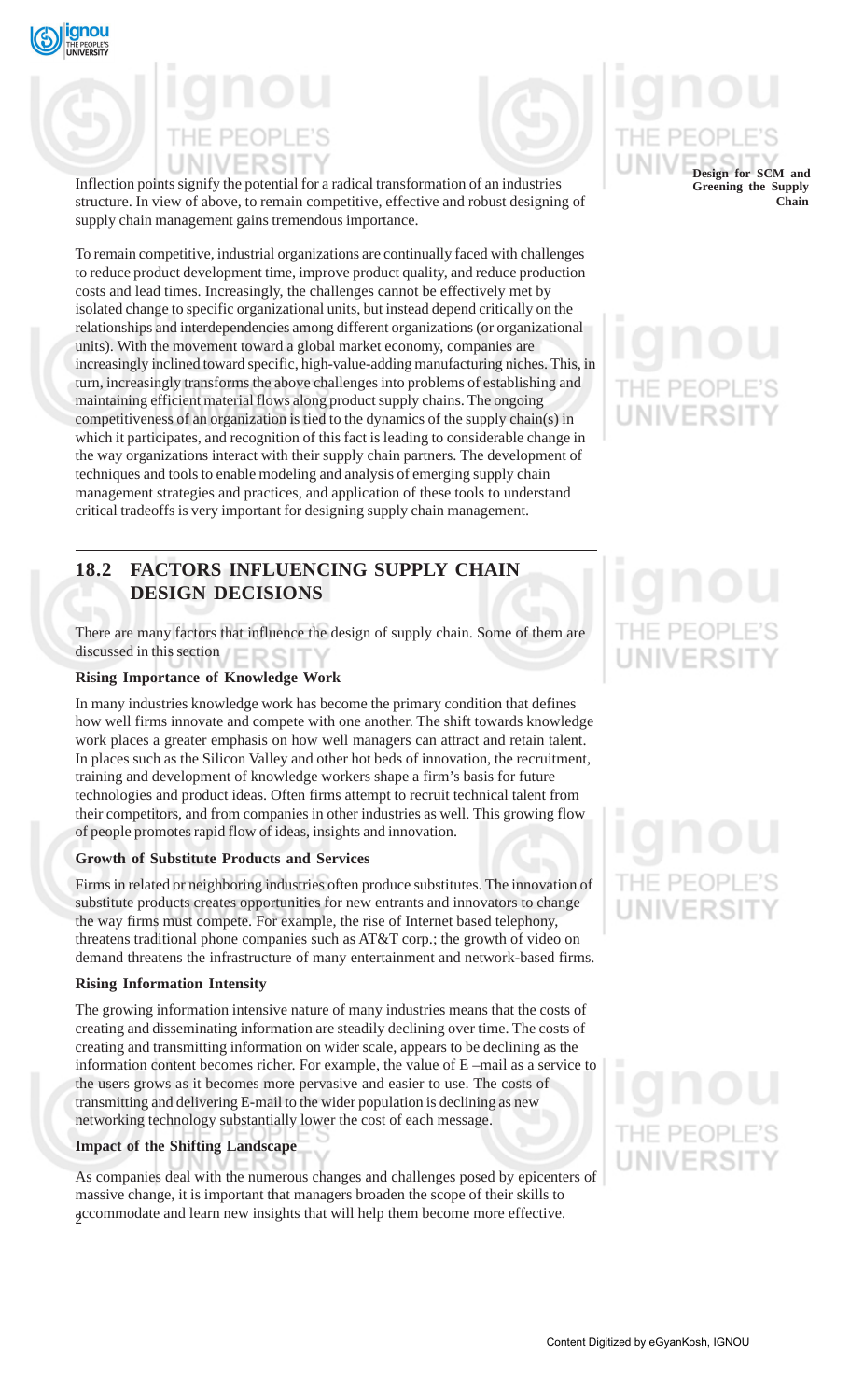





We should expect to see the impact of frequent and massive change on an industry in three ways.

- a) *Commoditisation of new technologies***:** One major trend reshaping a variety of industries is the growing availability of state of the art technology to any one who wants it. Today's innovations are becoming commodity like products. For example, new technology products like virus-scanning software and fast modems to connect with Internet are rapidly becoming standard features in many of today's computer and electronics products.
- **Rapidly declining unit costs:** Even some of the most sophisticated forms of knowledge are becoming widely available on the Internet for a very low cost, and in several cases for free. PEOP
- **c)** *Burden of strategic commitment:* Change often requires new managerial mindsets and a willingness to challenge assumptions about how to add value to emerging customer needs. Often established firms become wedded to ingrained patterns of behavior. Core competencies built and refined from an earlier time become shackles and blinders that constraint learning. It is important for firms to continue monitoring how their products and services are likely to evolve over time.

### **From Physical To Virtual Value Chains**

The perspective can be illustrated by the revolutions shaking the music recording and distribution industry. Traditionally, the industry has been dominated by AOL TIME WARNER, Sony etc., who signed long term royalty contracts with artists and entertainers, managed their own CD's and controlled marketing programs to ensure steady sales. With the advent of digital media formats and new technical standards, music firms must reconfirm their value chain approaches, by forming an array of alliances with Internet service providers and Internet portals to reach preferred customers, digital retailers etc.

### **Rise Of Virtual Organizations**

Emerging organizational designs will increasingly be based on new configurations where information, knowledge, innovation and marketing all converge together along a shared network. This shared network brings together not only different parts of the firm, but also different firms that may be from different industries as well. These networks evolve and complete on the basis of fast innovation, sharing of ideas and rapid product development. The rise of the so-called *Virtual Organisation* is just one manifestation of this broader trend. As information, knowledge and value flow across many firms, any firm operating within the virtual organization is a potential source for future innovation, learning and inflection point that can dramatically change the skills and competencies needed to compete effectively.

# **18.3 SUSTAINING COMPETITIVE ADVANTAGE**

Companies can only survive and prosper to the extent that they are able to change as fast or faster that the rate at which their industry is changing.

- They need to recognize that their customers are able to dictate prices and offerings, their products and services have already become commodities
- Companies are able to generate high profitability to the extent that they are able to differentiate themselves in a significant way from their competitor.
- They must balance their organizations designs to promote the kind of innovation, experimentation and thinking that will encourage self-renewal and reinvention.





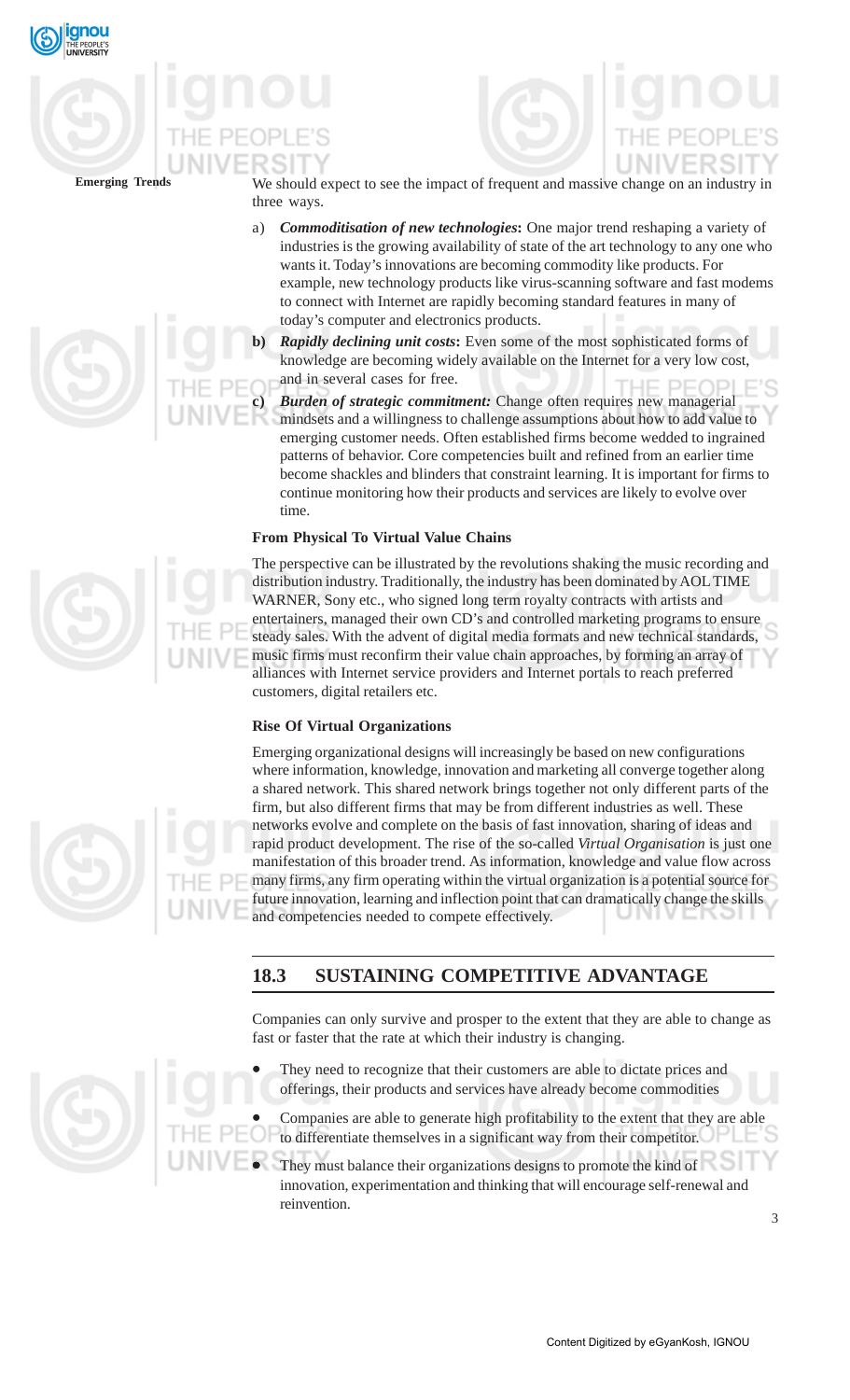

Companies from variety of industries have implemented some new strategies to embrace change in order to learn and craft new sources of competitive advantage.

- 1) Pursue self-cannibalization opportunities.
- 2) Buy out the threat or new entrants.
- 3) Learn from new entrants.
- 4) Manage parallel product teams.

# **18.4 GOOD BUSINESS MODEL / STRATEGY**

Every viable organization is built on a sound business model. A successful business model represents a better way than the existing alternatives. It may offer more value to a discrete group of customers. Or it may completely replace the old way of doing things and become the standard for the next generation of entrepreneurs to beat. Fargo's business model changed the rules of the game, in this case, the economics of travel. Traveler's cheques remained the preferred methods for taking money abroad for decades until a new technology—the automated teller machine—granted travelers even greater convenience.

But business model is not the same thing as a strategy, even though many people use the term interchangeably. Business models, however, do not factor in one critical dimension of business—competition. Sooner or later every enterprise runs into competitors. Dealing with that reality is strategy's job.

A competitive strategy explains how you will do better than your rivals by being different. The success of Wall Mart Stores and the success of Dell Computers are examples of superior strategies and timely changes in strategies to deal with new competitive realities, the underlying business model remaining the same.

# **18.5 DEMAND DRIVEN SUPPLY NETWORKS (DDSN)**

Demand driven supply networks are supply chains driven by the voice of the customers. DDSN is a shorthand term for the next generation supply chain that has been taking shape for sometime. It simply means building all supply chain processes; infrastructure and information flow to serve the down stream – source of demandwhether a consumer is in the super market or the department of defence.

Rather than the upstream supply constraints of factories and distribution system, pioneers have been doing it this way for a decade or more & in the process redefining what is possible in the 21<sup>st</sup> century supply chain practice.

### **DDSN Matters to Growth, Profitability and Valuation**

Early adopters are already saving 5% of top live revenue compared to laggards. The saving can be seen in more granular matrices as well like getting paid by customer 70 days sooner, holding half the inventory and delivering 92% perfect order verses the laggards average 91%.

There is powerful and significant correlation between perfect order performance return on assets earnings / shares and perfect margins. The takeaway! Higher levels of supply chain service (on time delivery order occurrence and in stock performance) correspond with lower level of supply chain cost (inventory, transportation and material handling) for best performers.

4 – at the level of lower stock outs for current products and as much as 70% faster DDSN give companies cost time and efficiency advantages that boost profits. It also positions winners to grow with dramatically faster response to business opportunities



**Design for SCM and Greening the Supply Chain**

# IF PFOP **UNIVERSIT**

# NIVERSIT

# THE PEOPI UNIVERSI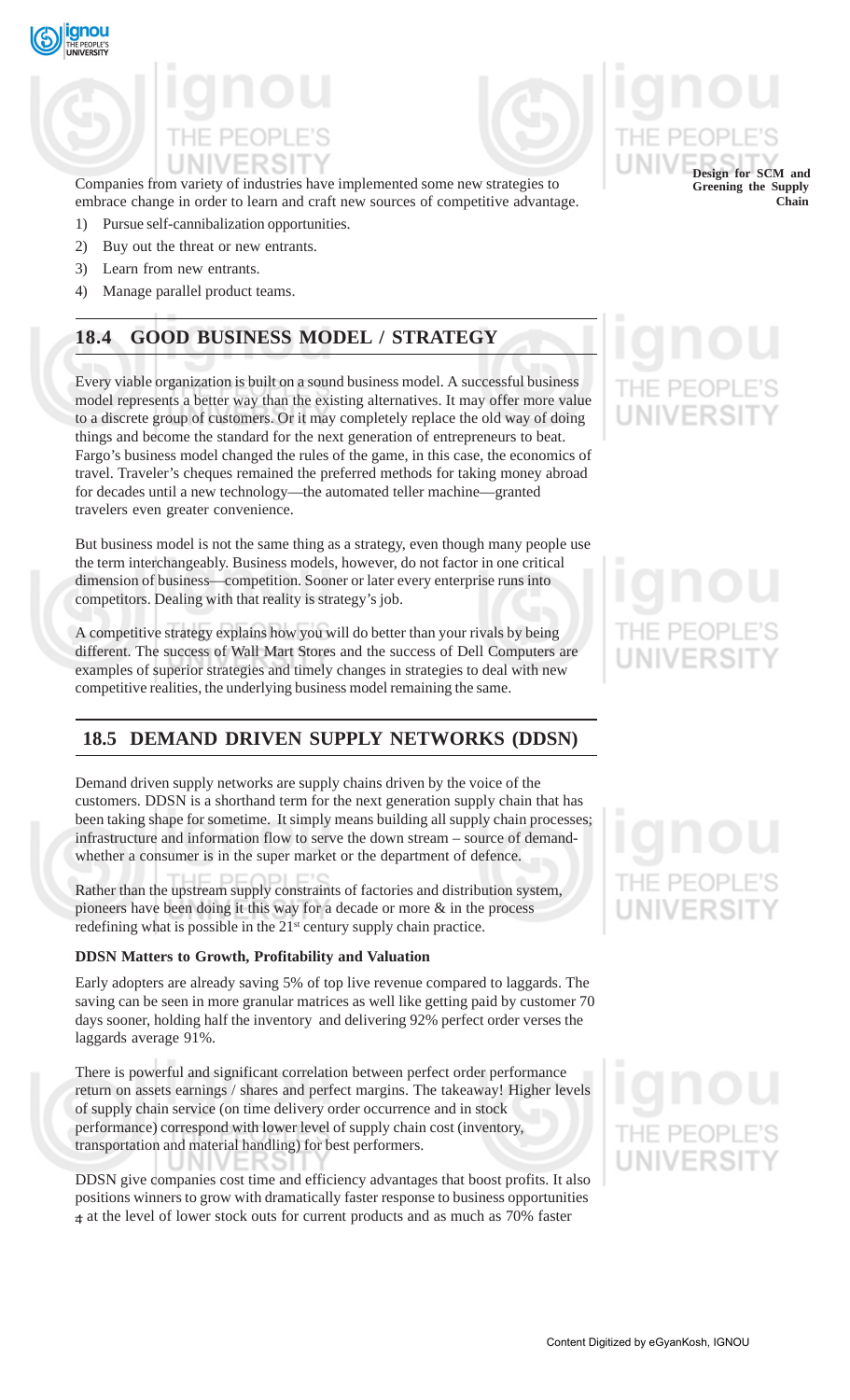

time to market for new products. More innovations with better perfect product launch performance means more business opportunities seized as customer or market demand evolves.

## **DDSN Matters to the Decisions Made About Technology**

- 1) Is radio frequency identification (RFID) just a costly tax dropped on manufacturers by their mega customers or it is a unique opportunity to extend visibility into consumer demand?
- Is enterprise resource planning (ERP) consolidation & upgrade an expensive IT projects with little clear benefit or is it a business backbone vital to supporting future growth?
- 3) Is product life-cycle management (PLM) an engineering jargon or is the critical infrastructure for accelerating product innovation?

Tackling such sweeping IT challenges without some guiding strategic principle is playing professional Russian roulette. Simple minded truisms like " business needs determine IT priorities " does not help at all. Supply chain professionals better have a far more decisive basis for prioritizing the 'to do' list.

## **The right basis combines strategic direction, best practices & technology**

*Strategic direction*: What is the long-term basis of competition for our business? Where will new growth come from, rather than just lower cost?

*2) Best practices***:** What role do lean or demand pull management principles play? What role does supply chain collaboration play, including collaborative planning, forecasting & replenishment (CPFR) or sales & operational planning (S&OP)? What about product platform strategies or stage gate product development?

*3) Technology***:** What existing supply chain execution (SCE) systems run in the warehouses, distribution centers & field service operations that can be nervous system for the demand driven future? What information they do not provide?

Approaching technology choices with answers to these three sets of questions in hand we make the business case & roll out plan a lot easier.

## **DDSN Matters to the Global Economy and the Employment Base**

The critical measure of supply chain's importance to business is the impact on overall productivity – not simply labor productivity, but multifactor productivity. This number averages 4.2% per year from 1995 to 2000 for durable manufacturing. Through boom and bust, war and peace & every other upheaval we have seen the past 10 years, this trend still looks robust.

The essential fact is that output per unit input of labor and capital is growing three times faster than population & at least twice as fast as it did through the entire twentieth century. The steady march of supply chain efficiency from Ford's River Rouge mega factory to today's network of contract manufacturers, third party logistics services and outsource expertise is at an inflection point. Those, which do not keep the pace, will be acquired or closed and those, which do so, will consolidate their industries & built great corporate legacies.

For most of us this translates into more  $\&$  better stuff with minimal or no inflation  $\&$ high paying jobs. These will not be factory jobs, nor will they be white-collar back office functions all of which can be outsourced or automated with capital. These jobs are about translating customer needs into supply chain execution. Designers, marketers, coordinators, problem solvers, these are the kind of jobs behind the curtain of the new demand driven supply network.





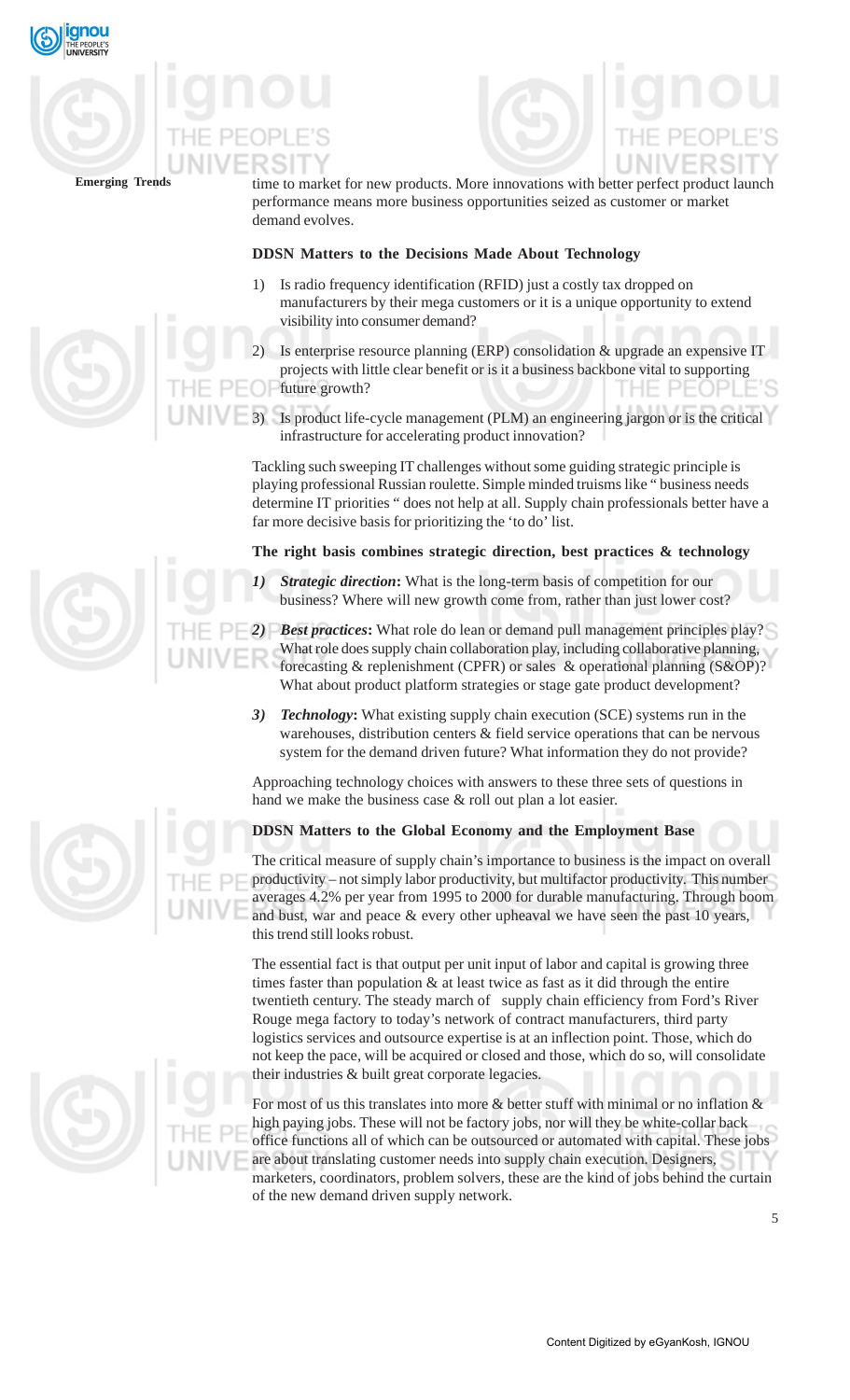



### **DDSN Matters Because Dell, Wall-Mart, & Procter & Gamble are doing it now**

Under the most impossible supply chain conditions imaginable –super short product life cycles (consumers pc's) and long lead time components (semiconductors including processors) –Dell managed to build the first true demand driven supply networks. This network embraces demand variability (35% of home and small business, customers cancel in the first 24 hours) like no push supply chain ever conceives. And it keeps getting better.

Also, Proctor and Gamble's "moments of truth" and Wall-mart's "everyday low prices" provide powerful strategic principles to set a course for long-term supply chain excellence. Their financial performance shows that it works.

ERSI

# **Recommendations**

Start with demand and work backwards to define supply chain strategy. Constraints are more fluid than ever, provided the visibility on demand is clear enough to quote accurate requirements backwards into the network. The notion of a "moment of truth" helps many companies to define exactly what matters at instant where supply needs demand.

While looking to capitalize on existing supply chain applications in order management, warehouse management and the like, prepare positions on the four emerging corner stones of technology that support DDSN:

- *Unit Level Demand Visibility***:** RFID, POS, B2C, E- commerce, all represent demand at its most granular and therefore most precise. For some, this may be no different than bar fleeting spikes in demand.
- *Demand Management***:**Forecasting, price, and revenue optimization, promotions management tools supporting these processes deepen the ability to manage the supply / demand balance by tapping into demand variability as a resource. Such tools are also essential to weather the storm of data from unit level demand.
- *Product Lifecycle Management:* Design for X means, defining the product and its supply and service network for speed, reuse and compliance. 80% of supply chain costs are set during early design phase of new product development, PLM focuses on getting this right.
- *Executive Dashboards:* Bench marking and balance performance, measurement is the ultimate expression of business judgment driving supply chain decisions. What data populates the dashboards and how it differs by role is a deceptively thorny and potentially political issue.

# **18.6 THE SECRET TO SUPPLY CHAIN EXCELLENCE IS BALANCE**

Most companies either keep costs down at the expense of service or keep service levels up at the expense of costs. The tradeoff shows up most clearly in two key matrices.

- 1) Perfect order performance. (The percentage of orders that are complete, accurate, on time, and in perfect condition)
- 2) Supply chain cost.

Companies don't have to trade cost for service or vice –versa. The top companies keep their balance in the details, catapulting them to best overall.

# **Design for SCM and Greening the Supply Chain**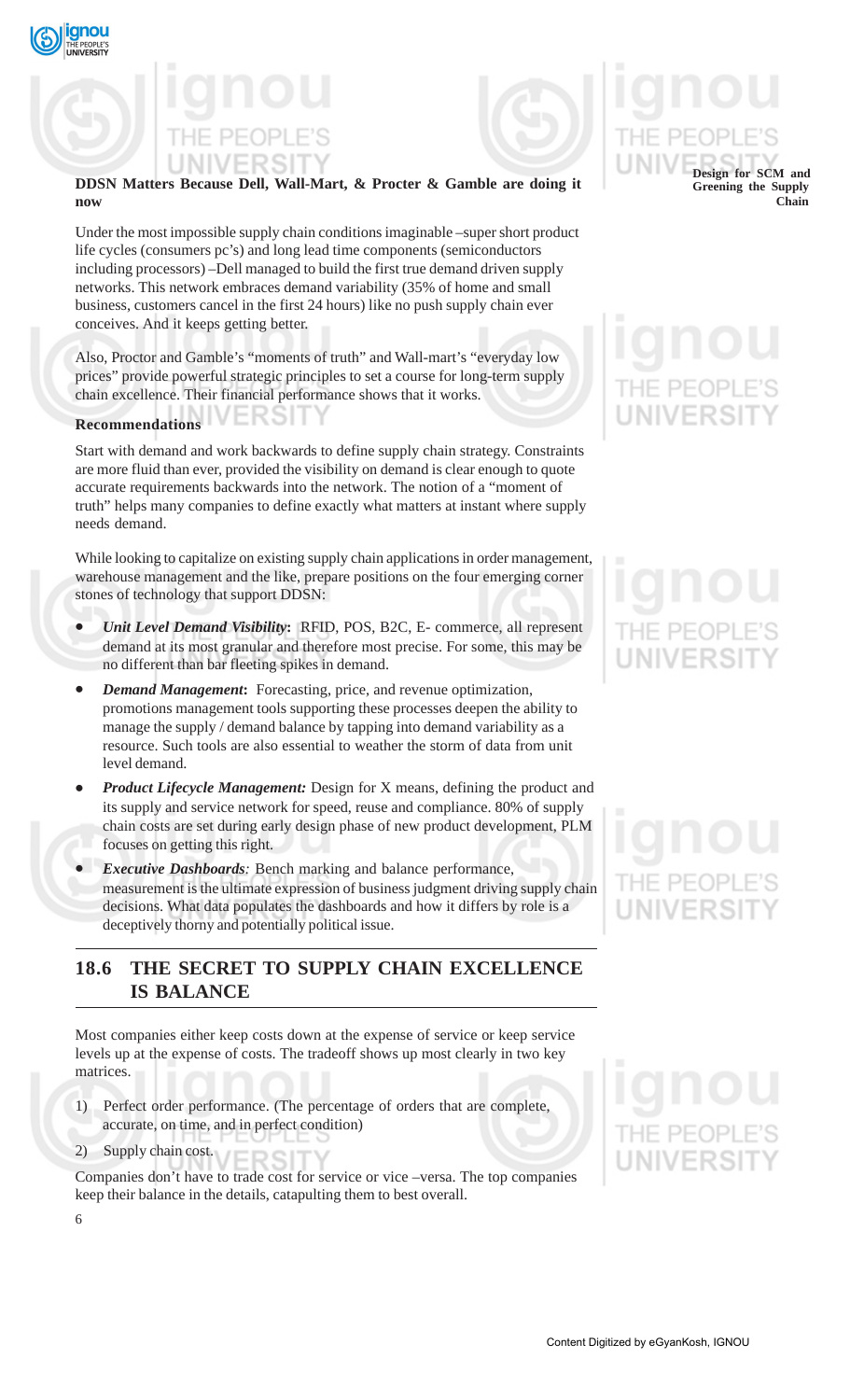



Top performers do three things differently than every one else.

- Aim for Balance: The best performers in costs and service are not best at each of the sub components of costs or service, but are consistently good enough at each sub component to add up to the best in total.
- *2) Increase Demand Visibility***:** Across industries, increasing demand forecast accurately yields significant improvements in perfect order fulfillment.
- *3) Isolate High Costs:* Top performers know where they hold their cost and focus their best practice, technology and investments there.

To increase demand visibility, target the following best practices that connect you with your trading partners and connect supply and demand internally.

- Getting the demand information possible from your key customers.
	- Sharing it with your suppliers and logistics providers as early as possible.
	- Using a sales and operations planning.  $(S & OP)$  process to connect demand with production internally .Use application technology to reduce your high cost areas , but make sure you don't just move costs around.

Demand visibility is a major barrier in developing demand driven supply networks. ( DDSN's**).**

**Demand Visibility is Everyone's Top Concern in Moving Supply Chains Towards DDSN's.**

Improvement means attacking the problem at three levels.

1) Replenishment based demand.

- 2) Surge demand.
- 3) Future demand

In perusing this DDSN model, the first step is improving this demand visibility. Demand visibility is the ability to see undistorted and accurate demand within the time frame necessary to react to it. Above three types of demand visibility must be conquered to achieve DDSN.

Replenishment Based Demand: The predictable demand that forms the base line for forecasting and planning. This may be electronic data interchange (EDI) orders or some other form of pull replenishment on steady run products. Visibility can be system to system or supported with manual planning and replenishment processes. For FMCG, replenishment level visibility is a definite technology issue that leaders are tackling with demand data hubs to consolidate and manage point of sale (POS) data.

2) **Surge Demand:** Sensing and managing events that change demand is more a matter of sophisticated demand modeling and forecasting and requires combining POS or other actual historical demand data with intelligence about customer behavior unique to events like weather, fashion, network effects, and promotions (yours and competitors). The role of technology is in the use of algorithm-based tools to model and prepare for such surge demand. Vendors with applications targeting this problem include specialists like DEMANTRA, TERRA TECHNOLOGY, and LOGILITY as well as larger supply chain suite vendors like i2 Technologies and MANUGISTICS, and enterprise resource planning (ERP) vendors like SAP, PEOPLESOFT and ORACLE.

Future Demand: Strategic planning for future products and their effect on buying behavior is another important aspect to ponder upon. Planning for future demand especially as it relates to manufacturers with long lead-time component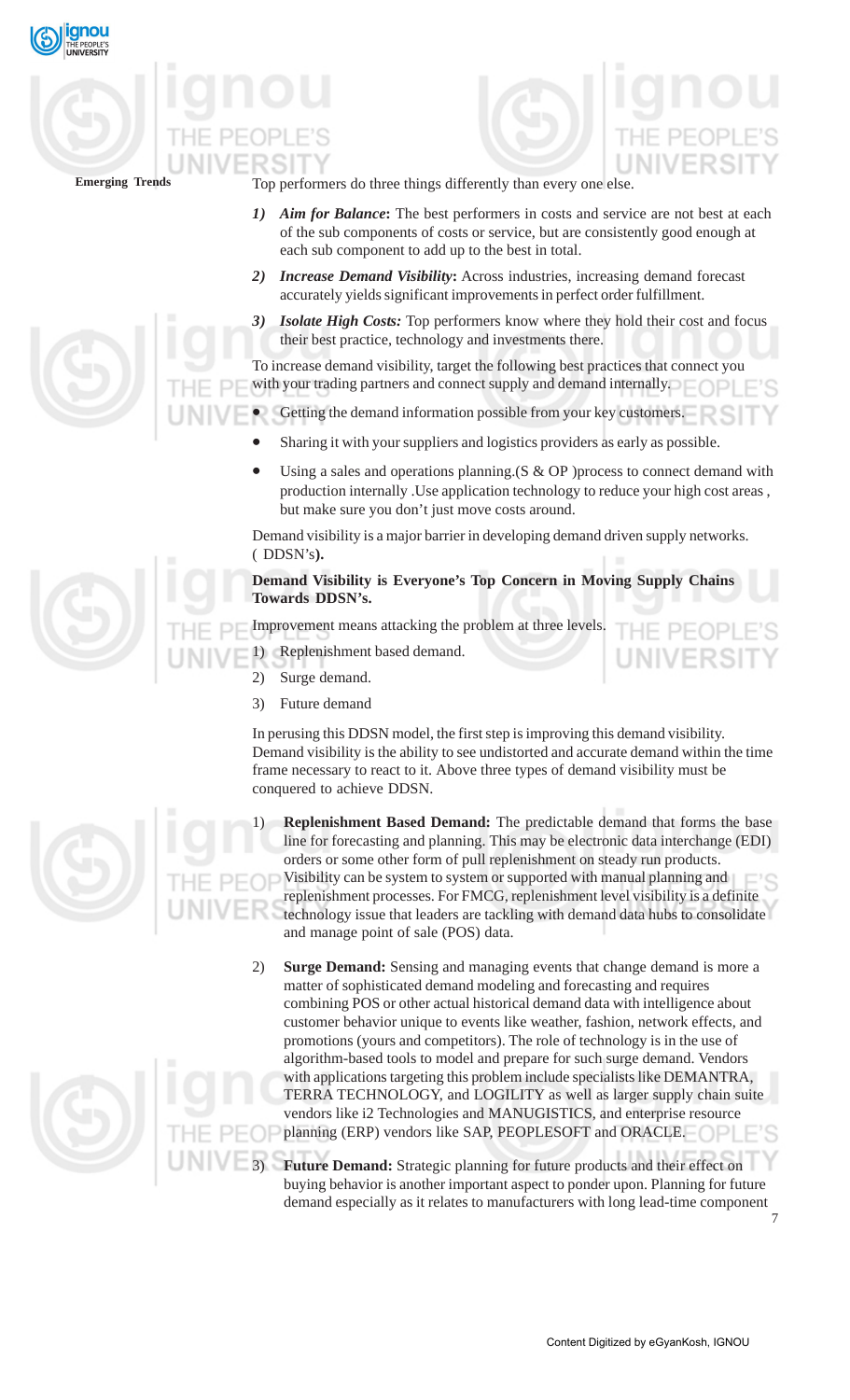



and processes is really a matter for Product Portfolio Management (PPM). With future products, demand planning depends mostly on working ways lead time realities against marketing intent and attempting to build a supply chain that is ready once orders starts rolling in. PPM applications are available from specialist like IDC or SOPHEON as well as with in the suits of most product life cycles management (PLM) and ERP vendors.

DDSN starts with getting a handle on demand visibility. Supply chain professionals need to clearly define what demand visibility means to their organization on at least these three levels before buying tools to help improve forecast accuracy.

## **Key Skills**

THE PEOPLE'S

Following should fit into the skill set of modern supply chain design manager.

- *1) Define:* integrated supply chain management, its components and how they are integrated.
- *2) Understand***:** the impact of demand on the supply chain and the considerable competitive advantages that can result from managing demand across companies.
- *3) Define Value:* from the perspective of customers and learn how to manage the supply chain to deliver that value.
- *4) Learn***:** to manage the sourcing and information technology functions with in the global supply chain.  $\Box$   $\Box$   $\Box$   $\Box$   $\Box$
- *5) Understand:* the importance of managing relationships with suppliers and customers to create differential advantage.

# **18.7 SUPPLY CHAIN DESIGN**

Successful supply chain design requires several decisions relating to the flow of information, product and funds. These decisions fall into three categories or phases depending on the frequency of each decision and time frame over which a decision phase has an impact.

**Supply Chain Strategy or Design:** A company's competitive strategy defines the set of customer needs that it seeks to satisfy through its products and services. The supply chain strategy includes supplier's strategy, operations strategy, and logistics strategy. Decisions regarding inventory, transportation, operating facilities and information flows in supply chain are all parts of supply chain strategy. Various functional strategies cannot be formulated in isolation. They must fit and support each other if a company is to succeed. Achieving a strategic fit between a company's competitive strategy and supply chain strategy is a key consideration. There are three basic steps to achieve this.

- Understanding the customer,
- Understanding the supply chain, and
- Achieving the strategic fit.

8 During the supply chain strategy design phase a company decides on how to structure the supply chain. It decides what the chains configuration will be and what processes each stage will perform. These decisions include the location and capacities of production and ware housing facilities, products to be manufactured or stored at various locations, modes of transportation and types of information systems to be utilized. Supply chain design decisions are typically made for long term and are very expensive to alter on short notice.

**Design for SCM and Greening the Supply Chain**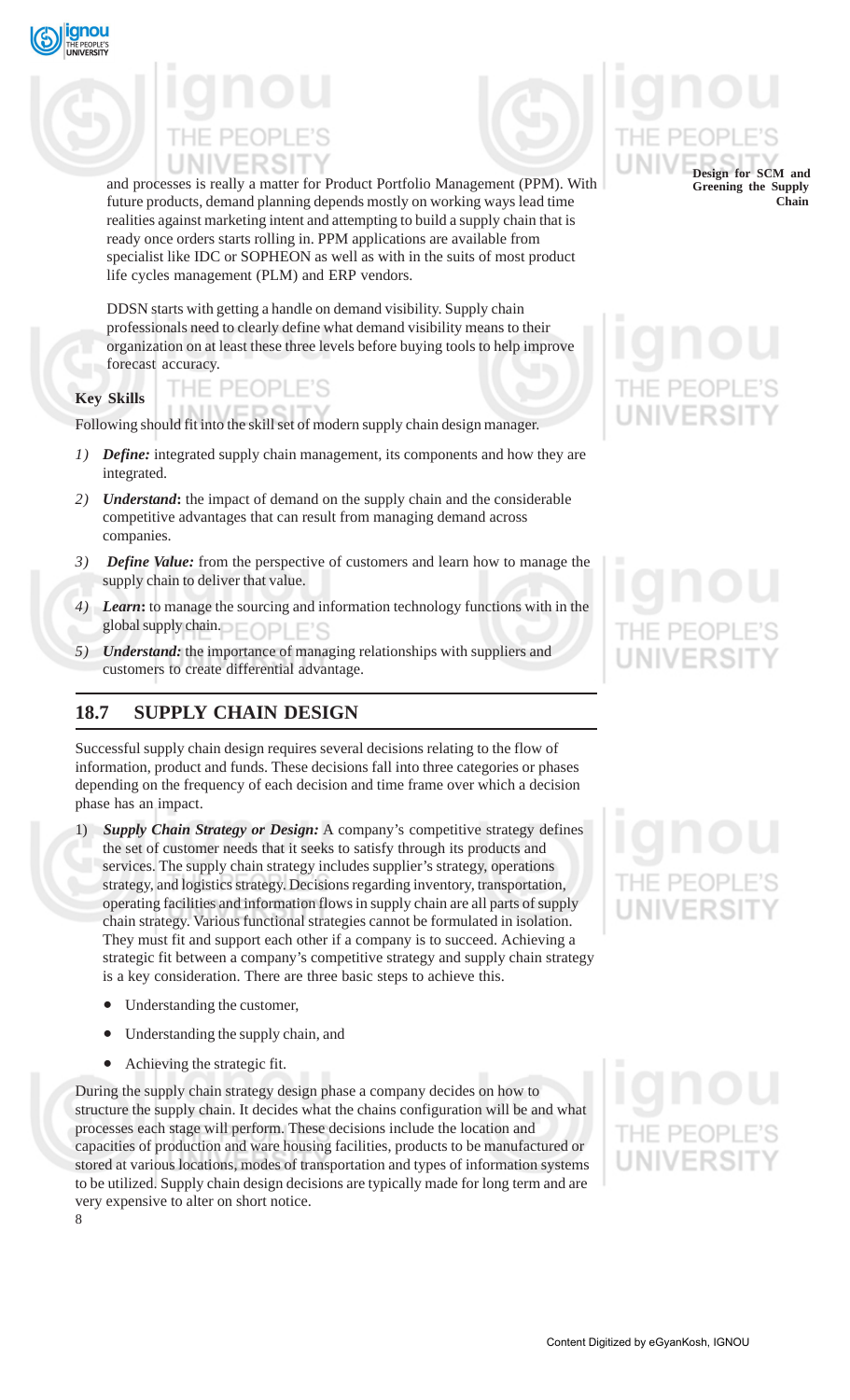





- 2) *Supply Chain Planning:* This starts with a forecast for the coming year of demand in different markets – with all the details of markets, supply locations, inventories, sub contracting of manufacturing etc.
- 3) *Supply Chain Operations:* The goal is to implement the operating policies in the best possible manner.

# **18.8 SUPPLY CHAIN STRATEGIES**

Let us see some supply chain characteristics and strategies

### **Demand and supply uncertainty characteristics**

Hau Lee points out that in addition to important demand characteristics, there are uncertainties revolving around the supply side that are equally important drivers for the right supply chain strategy.

Lee defines a stable supply process as one where the manufacturing process and the underline technology are mature and the supply base is well established. In contrast, an evolving supply process is where the manufacturing process and the underline technology are still under early development and are rapidly changing. As a result the supply base may be limited in both size and experience. In a stable supply process, manufacturing complexity tends to be low or manageable. Stable manufacturing processes tend to be highly automated, and long-term supply contracts are prevalent. In an evolving supply process, the manufacturing process requires a lot of fine-tuning and is often subject to breakdowns and uncertain yields. The supply base may not be reliable, as the suppliers themselves are going through process innovations. Following exhibit summarizes some of the differences between stable and evolving supply processes.

Lee argues that while functional products tend to have a more mature and stable supply process, but that is not always the case. For example, the annual demand for electricity and other utility products in a locality tend to be stable and predictable, but the supply of hydroelectric power, which relies on rainfall in a region, can be erratic year by year. Some food products also have a very stable demand, but the supply (both quality and quantity) of the products depends on yearly weather conditions. Similarly, there are also innovative products with a stable supply process. Fashion apparel products have a short selling season and their demand is highly unpredictable. However, the supply process is very stable, with a reliable supply base and a mature manufacturing process technology.

**Table 18.1: Demand Uncertainty Characteristics**

| Sl. No.                             | <b>Functional</b>       | <b>Innovative</b>       |  |
|-------------------------------------|-------------------------|-------------------------|--|
| 1                                   | Low demand uncertainty  | High demand uncertainty |  |
| 2                                   | More predictable demand | Difficult to forecast   |  |
| 3                                   | Stable demand           | Variable demand         |  |
| Long product life<br>$\overline{4}$ |                         | Short selling season    |  |
| 5                                   | Low inventory cost      | High inventory cost     |  |
| 6                                   | Low profit margin       | High profit margin      |  |
| $\tau$                              | Low product variety     | High product variety    |  |
| 8                                   | Higher volume           | Low volume              |  |
| Q                                   | Low stock out cost      | High stock out cost     |  |
| 10                                  | Low obsolescence        | High obsolescence       |  |
|                                     |                         |                         |  |

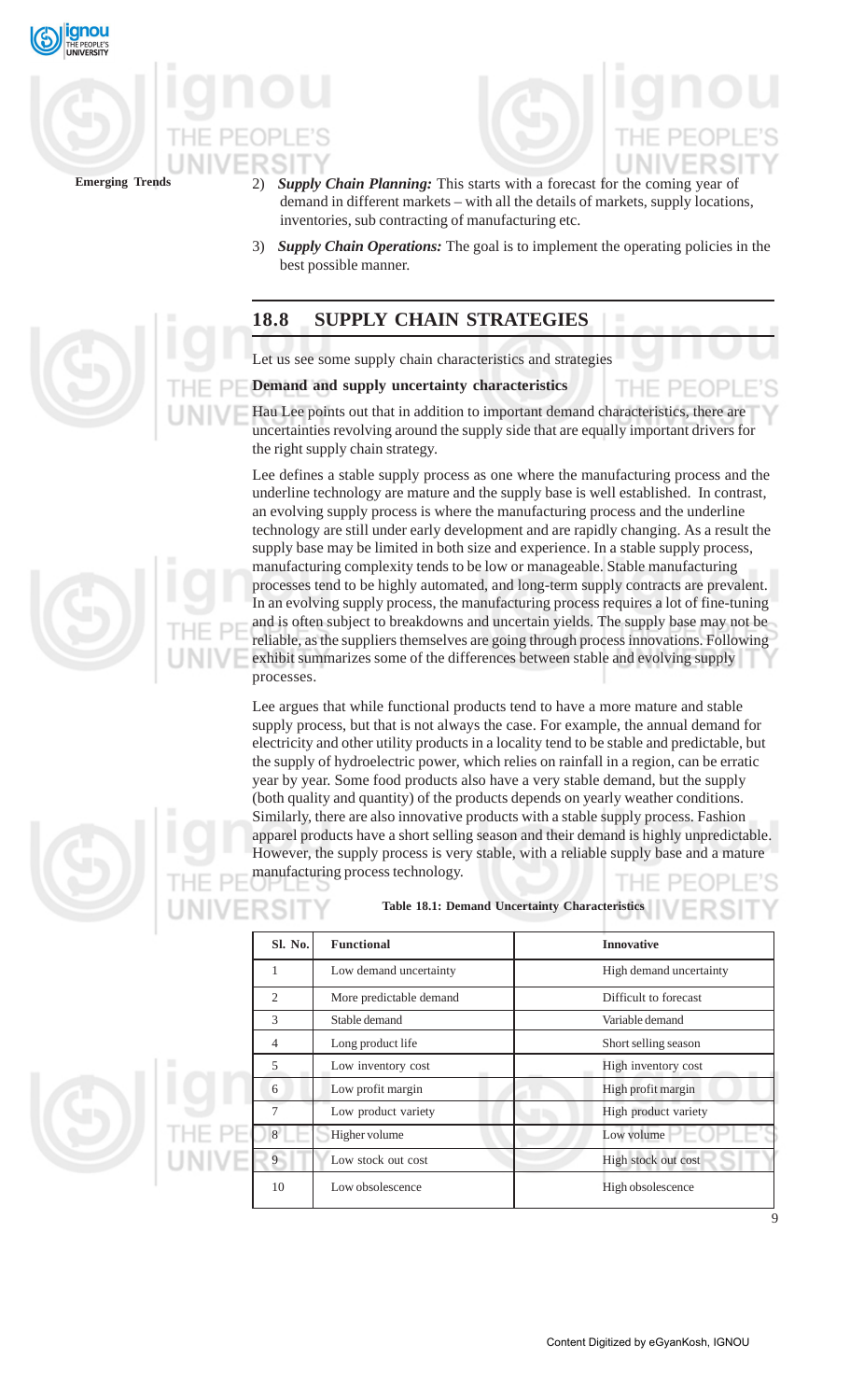

# **Table 18.2: Supply Uncertainty Characteristics**

| S1.N0.         | <b>Stable</b>             | <b>Evolving</b>                |  |
|----------------|---------------------------|--------------------------------|--|
| 1              | Less breakdowns           | Vulnerable to breakdowns       |  |
| $\overline{c}$ | Stable and higher yields  | Variable and lower yields      |  |
| 3              | Less quality problems     | Potential quality Problems     |  |
| 4              | More supply sources       | Limited supply sources         |  |
| 5              | Reliable suppliers        | Unreliable Suppliers           |  |
| 6              | Less process changes      | More process changes           |  |
| 7              | Less Capacity constraints | Potential capacity constraints |  |
| 8              | Easier to change over     | Difficult to change over       |  |
| 9              | Flexible                  | Inflexible                     |  |
| 10             | Dependable lead times     | Variable lead times            |  |

# **Design for SCM and Greening the Supply**

**Chain**

### **Types of Supply Chain Strategies**

Lee characterizes four types of supply chain strategies as shown in the exhibit below. Information technologies play an important role in shaping such strategies.

- 1) *Efficient Supply Chains:* These are supply chains that utilize strategies aimed at creating the highest cost efficiency. For such efficiencies to be achieved, non value added activities should be eliminated, scale economies should be pursued, optimization techniques should be deployed to get the best capacity utilization in production and distribution, and information linkages should be established to ensure the most efficient, accurate, and cost effective transmission of information across the supply chain.
- 2) *Risk Hedging Supply Chains:* These are supply chains that utilize the strategies aimed at pooling and sharing resources in a supply chain so that the risks in supply disruption can be shared. A single entity in a supply chain can be vulnerable to supply disruptions, but if there is more than one supply source or if alternative supply resources are available, then the risk of disruption is reduced.
- 3) *Responsive Supply Chains:* These are supply chains that utilize strategies aimed at being responsive and flexible to the changing and diverse needs of the customers. To be responsive, companies' use build to order and mass customization processes as a means to meet the specific requirements of customers. PEOPLE'S
- 4) *Agile Supply Chains:* These are supply chains that utilize strategies aimed at being responsive and flexible to customer needs, while the risk of supply shortages or disruptions are hedged by pooling inventory and other capacity resources. These supply chains have strategies in place that combine the strengths of "hedged" and "responsive" supply chains. They are Agile because they have the ability to be responsive to the changing, diverse, and unpredictable demands of customers on the front end, while minimizing the back end risks of supply disruptions.

# **18.9 HAU LEE'S UNCERTAINTY FRAMEWORK**

10 Let us consider some examples and types of supply chain needed. According to Lee, it is more challenging to operate a supply chain that is in the right column of the table 18.3 than in the left column, and similarly, it is more challenging to operate a supply chain that is in the lower row of the exhibit than in the upper row. Before setting up a supply chain strategy, it is necessary to understand the sources of the underlying

# IF PF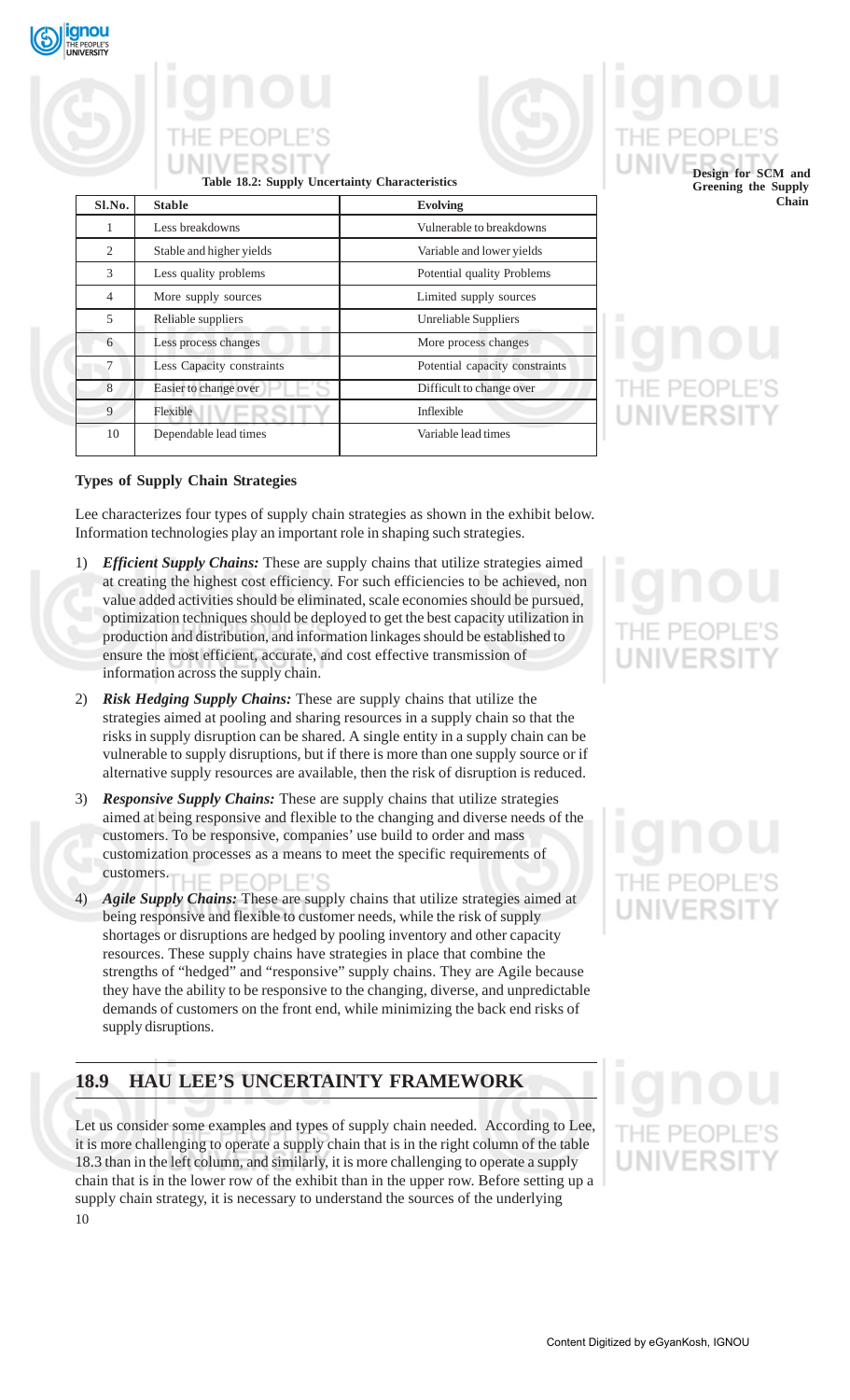



uncertainties and explore ways to reduce these uncertainties. If it is possible to move the uncertainty characteristics of the product from the right column to the left or from the lower row to the upper, then the supply chain performance will improve.

**Table 18.3: Type of Supply Chain Needed**

|                    |                                   | <b>Demand Uncertainty</b>                                                     |                                                                                          |
|--------------------|-----------------------------------|-------------------------------------------------------------------------------|------------------------------------------------------------------------------------------|
|                    |                                   | <b>Low (Functional Products)</b>                                              | <b>High (Innovative Product:</b>                                                         |
| <b>Supply</b>      | Low (Stable<br>Process)           | Grocery basic apparel, food<br>Oil and gas<br><b>Efficient Supply Chain</b>   | Fashion Apparel,<br>Computers, Popular music<br><b>Responsive Supply</b><br><b>Chain</b> |
| <b>Uncertainty</b> | <b>High (Evolving</b><br>Process) | Hydroelectric power, Some<br>Food produce<br><b>Risk Hedging Supply Chain</b> | Telecom, high end<br>computers, semiconductors<br>Agile supply chain                     |

# **18.10 ALLIGNING STRATEGIES, EFFICIENCY AND COST SAVINGS IN SUPPLY CHAIN**

Companies today are often presented with a myriad of supply chain strategies. How can we learn more about these strategies and decide which one will help us the most? Are we operating the most appropriate type of supply chain? Are we spending time and money on strategies that are not providing maximum benefits?

We will begin with looking at products and supply chain characteristics and learning a frame work for aligning the right strategies for your needs. We will then learn strategies to improve efficiency and reduce costs. We will play a version of classic Bear Game simulation used by business schools and executive training programs. Through simulation we will see first hand the causes of Bullwhip effect, which leads to major supply chain inefficiencies, including unpredictable lead times, stock outs, miss trust between supply chain partners and higher manufacturing and transportation costs. Once we have covered the causes of these problems we will learn the best strategies to mitigate or remove them.

Then we have to understand what type of supply chain we should be targeting, a critical first step in any supply chain initiative because putting teams to work on wrong initiatives can cause us valuable time and money. However even with in a company, several different types of supply chains may be called for, having a complete understanding of a wide range of strategies is just as important. Then in some cases, responsiveness is more important than efficiency and we have to understand the ways to improve supply chain responsiveness.

Aligning strategies, efficiency and cost savings, we will explore set of concepts that will help improve customer responsiveness and deal with highly uncertain demand. We will learn a powerful tool for hedging demand uncertainty so that we minimize total cost by taking into account both the opportunity / cost of stock outs and costs of access inventory then we will learn several advanced emerging strategies that apply to a wide range of supply chain. We will see how to understand and cope with supply chain uncertainty to make our product process more reliable, use active demand management methods to minimize the impact of shortages and discover new types of supplier arrangements that share this among supply chain partners while providing benefit to all players. Finally, we will see which of the strategies we've learnt are not software intensive and understand how we should go about evaluating software for those cases where it is a critical part of the improvement strategy. This can prevent costly mistakes that don't move the company forward.

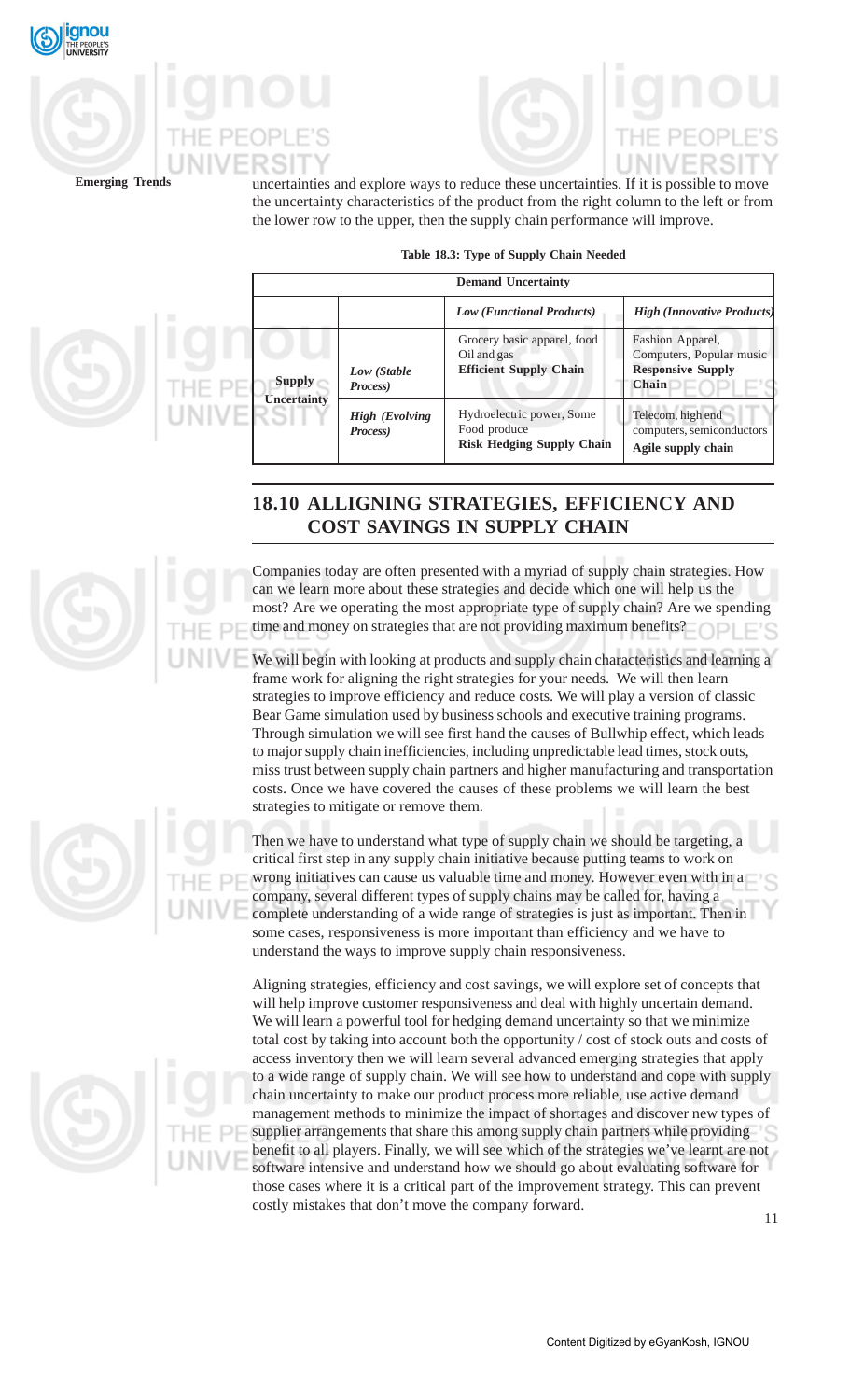# **18.11 PRODUCT AND PROCESS DESIGN FOR SUPPLY CHAIN MANAGEMENT**

Product design for supply chain management means building products that thrive in and enhance our supply chain architecture. Simply 'giving customers what they want', which is fundamental to customer satisfaction, is rarely enough. Companies must be able to give customers the right products in the most resource effective manner with out sacrificing quality or service. If our supplier, manufacturing and post sales support networks are being stressed to the breaking point, if our products require excessive inventories to maintain service levels, if our offerings are not attracting new buyers in a saturated market or if our need to reduce cost and complexity throughout the supply chain, designing products to take advantage of and strengthen our supply chain can provide extra ordinary benefits.

Three fundamental concepts are to be explored.

- 1) Component commonality.
- 2) Modularity versus integral design.
- 3) Universality.

qnou

A framework for costs and benefits will help understand the value of these ideas and what to expect as we integrate them into our product design plans. We will see an excellent example of postponement, a strategy that can enhance service levels with lower inventories. We will also learn how to quickly estimate the positive impact of a postponement strategy in the company with out analyzing sales data or using complex calculations. We will see examples of how postponement can be implemented through software applied to product packaging and even how it can help during a new product launch.

Product design is not the only place we can make improvements. The production process itself is often overlooked as an incredible opportunity for enhancement. Resequencing production operations, shifting the push pull points, or even something as simple as administrative postponement can all provide significant benefits.

Mass Customization is often a hybrid of product and process design finding ways to offer unique items with little or no additional lead-time can increase market share and breathe new life in our products.

### **Focus on Various Ways that Product Design Interacts with Supply Chain Management**

Firstly, consider various designs for logistics concepts, in which product design is used to lower the cost of logistics. Product designs for efficient packaging and storage obviously costs less to transport and store. Designing products so that certain manufacturing steps can be completed in parallel to cut down to manufacturing leadtime, leading to a reduction in safety stocks and increased responsiveness to market changes.

Secondly, postponing product differentiations enables risk pooling across products leading to lower inventories and allows firms to use the information contained in aggregate forecasts more effectively. Another critical design /supply chain interaction involves integrating suppliers into the product design and development process. There are different ways in which the suppliers can be integrated into the development process and considered keys to managing this integration effectively.

12 services quickly and efficiently at low costs. This approach helps to provide firms Finally, advanced supply chain management helps to facilitate mass customization. **Mass customization** involves the delivery of a wide variety of customized goods or

**Design for SCM and Greening the Supply**

**Chain**

# NIVERSI

# **JNIVERSI**

# IE PEOP **UNIVERSI**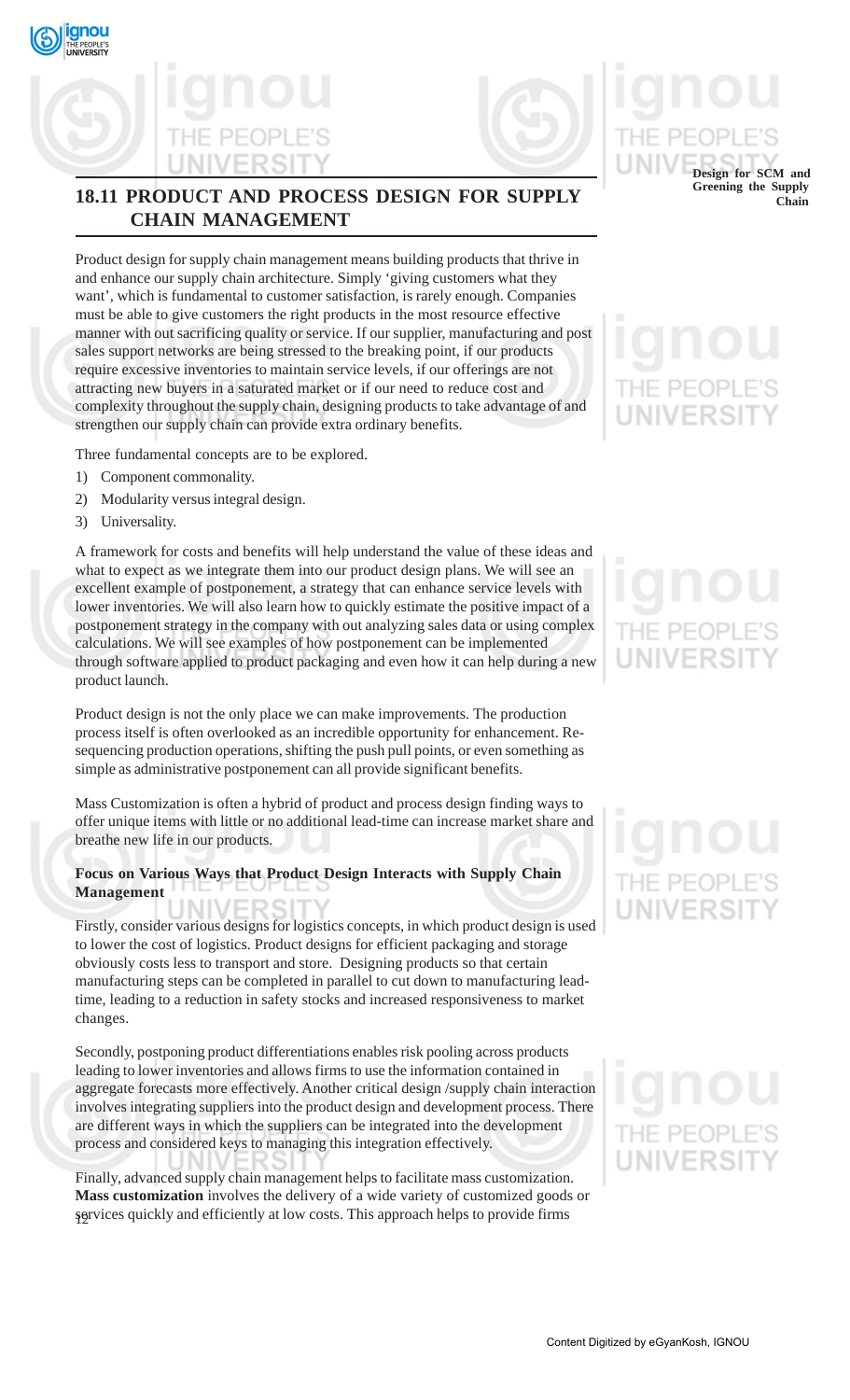

important competitive advantages and effective supply chain management is critical if mass customization is to be success full. Mass customization or BTO (Built to order), means designing your production operation to allow for customer orders to be manufactured quickly. This is a means of eliminating demand uncertainty entirely.

Following are the important tools for coping with demand and supply uncertainty.

- 1) Outsourcing
- 2) Global sourcing
- 3) Mass customization
- **Postponement**

**Demand and supply uncertainty** is a good framework for understanding Supply Chain Strategy. Innovative products with unpredictable demand and an evolving supply process face a major challenge. Because of shorter and shorter product life cycles, the pressure for dynamically adjusting and adopting a company's supply chain strategy is great. Therefore, the concepts of outsourcing, global sourcing, mass customization and postponement should be explored fully. They are important tools for coping with demand and supply uncertainty.

However, a **good supply chain design** for one company may not work for another. How supply chain should be structured to meet the needs of different products and customer groups, is what supply chain design is all about.

A good supply chain design helps a firm to have competitive advantage. Weaknesses in supply chain design can affect the performance of a firm. Keeping the above in mind, strategic framework for supply chain management is developed.

Within the strategic framework, we identify **the key drivers of supply chain performance** i.e.

- **Inventory**
- Transportation,
- Information, and
- Facilities.

Then these drivers are used on a conceptual level during supply chain design and different supply chain Methodologies are used along with analytical tools and techniques to design and improve supply chain performance.

# **18.12 DESIGN FOR MANUFACTURING**

Earlier, design engineers worked on developing a product that worked and product that used materials as inexpensive as possible. Then, they worked on how to make this design efficient. Then a stage came when management's realized that product and process designs were key product cost drivers and manufacturing process should be taken into account early in the design process to make it more efficient.



Earlier, we assumed that product design decisions were already made and designed supply chain design and operation based on this assumption. We also assumed that the supply chain involves determining the best way to supply existing products using existing manufacturing processes. Now, we realize that a much more efficient effective supply chain is possible to operate if we take logistics and supply chain management concerns into account in the product and process design phase itself.



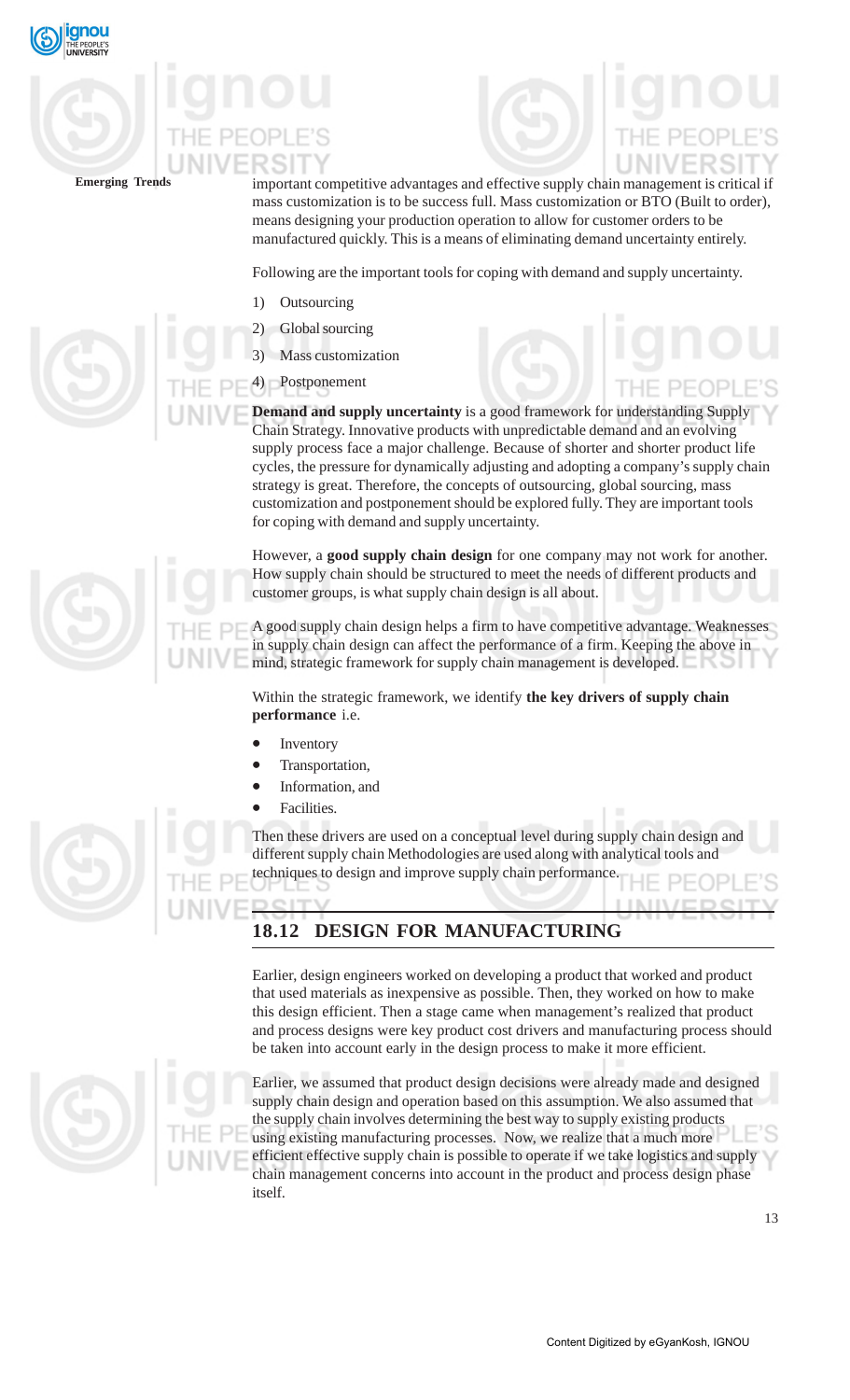

# **18.13 DESIGN FOR LOGISTICS**

Design for logistics concepts suggest product and process design approaches that help control logistics costs and increased service levels this concept should be incorporated into early phases of product development. This concept involves consideration of material procurement and distribution costs during the product design phase. Product packaging and transportation requirements need to be incorporated into the design process .How a product is designed and the design of the components and materials themselves can have a significant impact on the cost to deliver the product. In efficient supply chain design, heavy emphasis is given on minimizing inventory and handling costs.

**18.14 SUPPLY CHAIN MANAGEMENT: TRADE OFF CURVES**

One of the fundamental tradeoffs in supply chain management is that between inventory levels and customer service. For any given supply chain, increasing the level of service (product/spare part availability) typically means higher levels of inventory. Most companies have discovered their "best place" on the curve, depending on what their customers require and what their competition offers. However, supply chain strategies can shift the entire curve, lowering your inventory levels without adversely affecting your customers (or the reverse, improving customer service levels with no increase in inventory). How might this work? Through effective supply chain management you may be able to reduce lead times. This would shift the curve to the right, speeding up customer response times without raising inventories. Supply Chain reviews a strategy called postponement, or risk pooling that can lower the curve allowing you to maintain (or enhance) service levels with less finished-goods inventory.



**Figure 18.1: Lowering the inventory/service trade-off curve provides better customer response with lower inventories**

This tradeoff curve provides a perfect example of how *silo behavior* (in which functional areas lose sight of cross-functional optimizations) can cause problems in supply chains. One of the first steps in improving a supply chain is making sure that organizational responsibility for inventory levels and customer service are appropriately managed. These two responsibilities should not be separated - in fact, they should report to the same desk. Doing so enables a company to set expectations and properly manage this tradeoff, without costly swings from one place on the curve to another as different functional groups "fight" for either lower inventories or higher service.

IE PEOP UNIVERSI

**Design for SCM and Greening the Supply Chain**

**JIVERSI**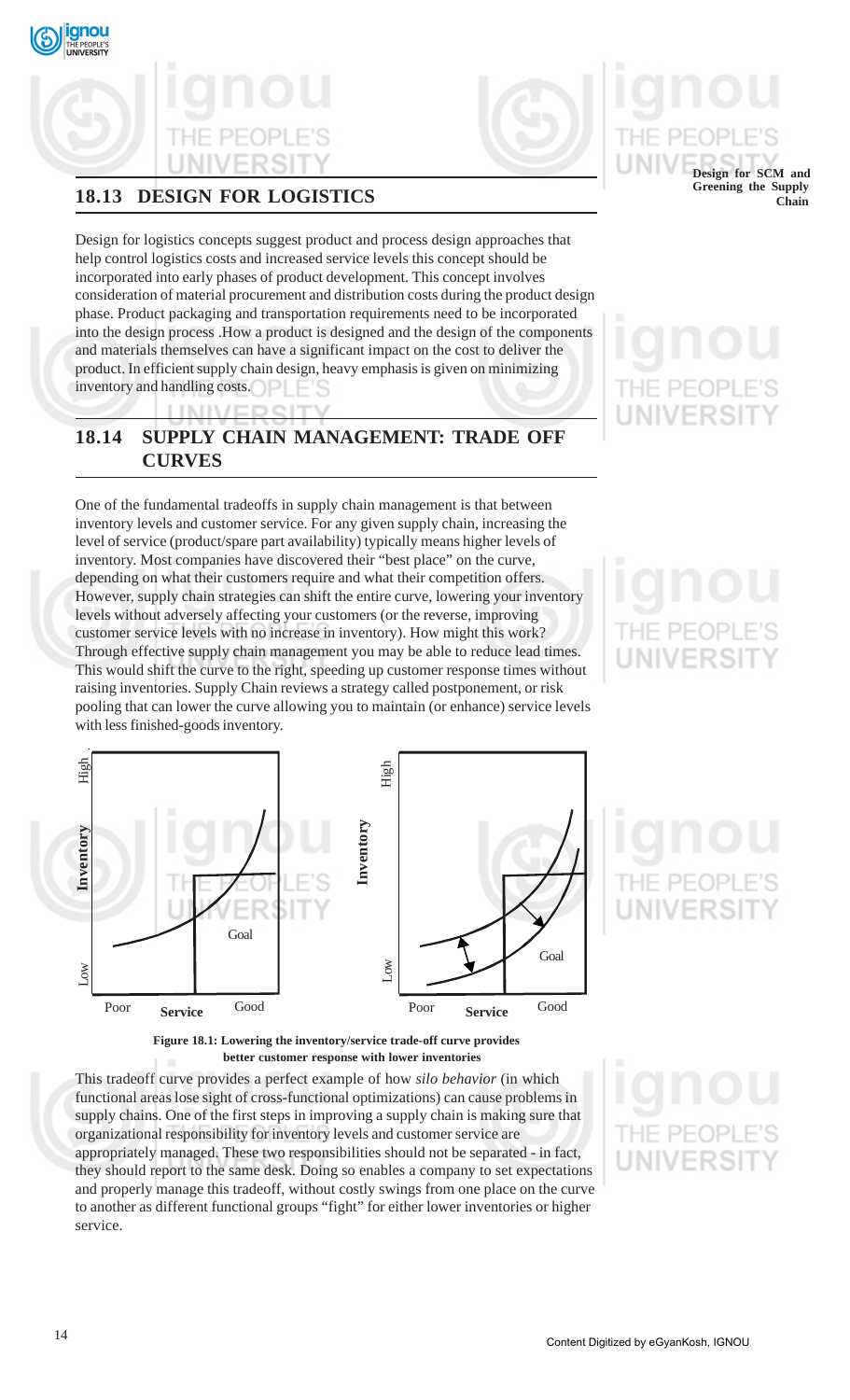

# **18.15 GREENING THE SUPPLY CHAIN**

Greening the supply chain involves incorporation of environmental protection and conservation initiatives into existing supply chain management activities and design, procurement and distribution processes.

Involvement of suppliers in environmental initiatives and need to look beyond their own facilities is being realized by growing number of companies to achieve their environmental goals and satisfies stakeholders' expectations. This involves

- Screening suppliers for environmental performance.
- Working with them on green design initiatives.
- Providing training and information to build suppliers environmental capacity.

This involves clear, constant, frequent two-way communication with them about environmental issues and performance expectations. Working with them on environmental issues not only generates significant environmental benefits, but also opportunities for cost containment, improved risk management and enhanced quality and brand image. Customer and stakeholders do not always differentiate between a company and its suppliers and hold the company accountable for suppliers environmental and labor practices. Therefore, many companies are working to streamline their supply base and develop more cooperative long-term relationships with key suppliers to achieve the green design initiatives.

# **18.16 SUMMARY**

Redefining the basis of supply chain designs and strategies is prevalent now because of rise of new technologies, new forms of competition, and new avenues to add customer value. You have studied many factors that influence the design of supply chain. This is important as companies can only survive and prosper to the extent that they are able to change as fast or faster than the rate at which their industry is changing. You have studied Demand Driven Supply Networks (DDSN) that are supply chains driven by the voice of the customers. DDSN is a shorthand term for the next generation supply chain that has been taking shape for sometime. It simply means building all supply chain processes; infrastructure  $\&$  information flow to serve the down stream – source of demand- whether a consumer is in the super market or the department of defence. You further studied about balance in Supply Chains as most companies either keep costs down at the expense of service or keep service levels up at the expense of costs. Successful supply chain design requires several decisions relating to the flow of information's, product and funds, hence we have covered effective supply chain strategies and Hau Lee's uncertainty framework. Finally you learnt about various ways that product design interacts with supply chain management and supply chain management trade off curves.

# **18.17 SELF-ASSESSMENT QUESTIONS**

1) Identify and describe factors influencing supply chain network design decisions.

2) Describe how a company achieves strategic fit between its supply chain strategy and its competitive strategy.

- 3) Identify and describe the major drivers of supply chain performance.
- Describe how outsourcing works. Why would a firm want to outsource?